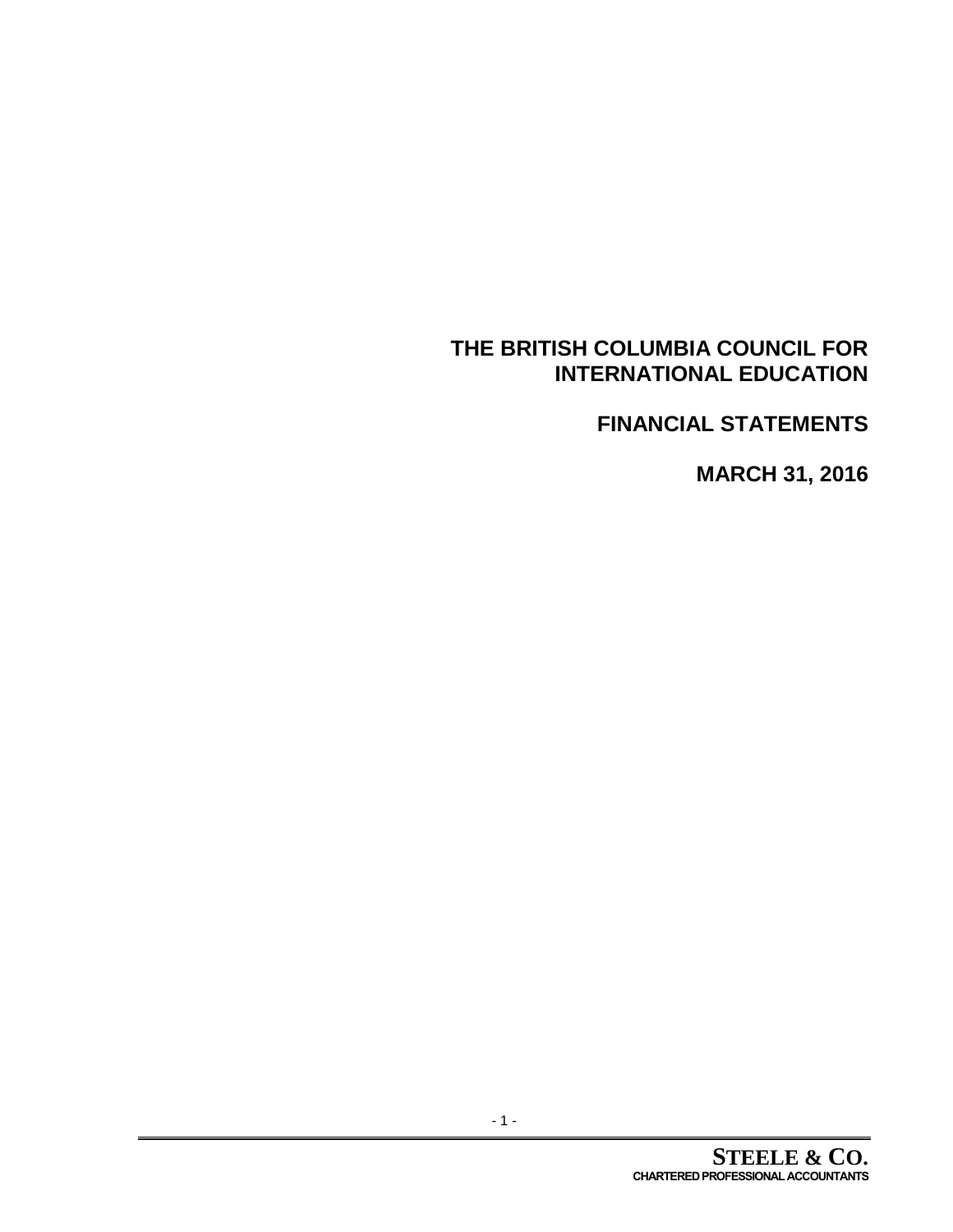**TEELE & CO.** CHARTERED PROFESSIONAL ACCOUNTANTS

\*Representing incorporated professionals

SUITE 909 808 WEST HASTINGS STREET **VANCOUVER, BC V6C 2X4 CANADA** 

TELEPHONE: (604) 687-8808 FAX: (604) 687-2702 email@steele-co.ca EMAIL:

#### **INDEPENDENT AUDITOR'S REPORT**

#### To the Members of The British Columbia Council for International Education

We have audited the statement of financial position of The British Columbia Council for International Education ("the Council") as at March 31, 2016 and the statements of operations, change in net financial assets, and cash flows for the year ended March 31, 2016, and a summary of significant accounting policies and other explanatory information.

#### Management's Responsibility for the Financial Statements

Management is responsible for the preparation and fair presentation of these financial statements in accordance with Canadian public sector accounting standards and for such internal control as management determines is necessary to enable the preparation of financial statements that are free from material misstatement, whether due to fraud or error.

#### Auditor's Responsibility

Our responsibility is to express an opinion on these financial statements based on our audit. We conducted our audits in accordance with Canadian generally accepted auditing standards. Those standards require that we comply with ethical requirements and plan and perform the audit to obtain reasonable assurance about whether the financial statements are free from material misstatement.

An audit involves performing procedures to obtain audit evidence about the amounts and disclosures in the financial statements. The procedures selected depend on the auditor's judgement, including the assessment of the risks of material misstatement of the financial statements, whether due to fraud or error. In making those risk assessments, the auditor considers internal control relevant to the entity's preparation and fair presentation of the financial statements in order to design audit procedures that are appropriate in the circumstances, but not for the purpose of expressing an opinion on the effectiveness of the entity's internal control. An audit also includes evaluating the appropriateness of accounting policies used and the reasonableness of accounting estimates made by management, as well as evaluating the overall presentation of the financial statements.

We believe that the audit evidence we have obtained is sufficient and appropriate to provide a basis for our audit opinion.

#### Opinion

In our opinion, these financial statements present fairly, in all material respects, the financial position of the Council as at March 31, 2016 and the results of its operations, changes in net financial assets and cash flows for the year in accordance with Canadian public sector accounting standards.

#### Report on Other Legal and Regulatory Requirements

As required by the Society Act (British Columbia), we report that, in our opinion, these principles have been applied on a basis consistent with that of the preceding year.

Stute + Co.

Vancouver, Canada May 10, 2016

CHARTERED PROFESSIONAL ACCOUNTANTS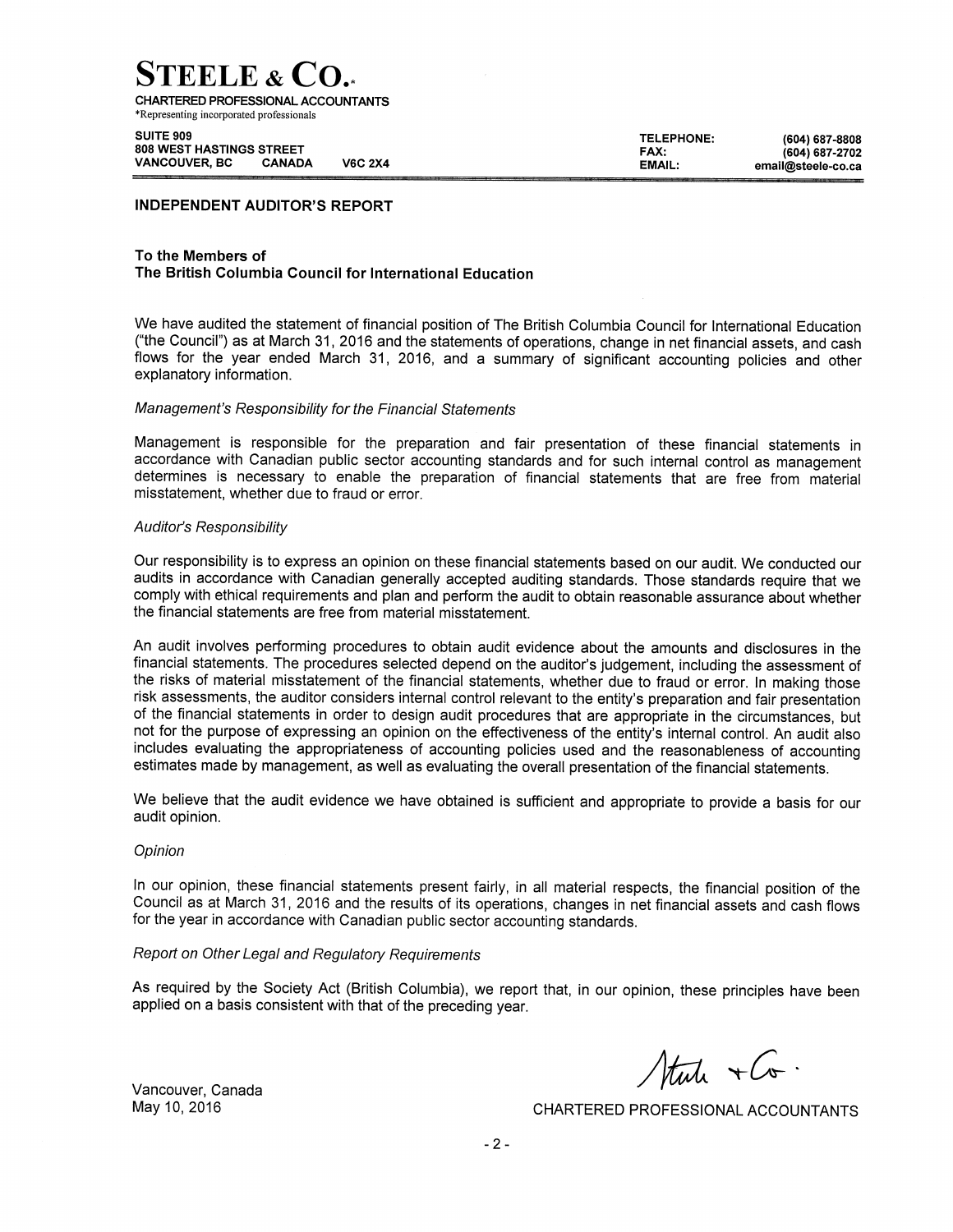## STATEMENT OF FINANCIAL POSITION

|                                                                                                                                                                                     |                         | MARCH 31,                                                     |                                                            |
|-------------------------------------------------------------------------------------------------------------------------------------------------------------------------------------|-------------------------|---------------------------------------------------------------|------------------------------------------------------------|
|                                                                                                                                                                                     | <b>NOTE</b>             | 2016                                                          | 2015                                                       |
| <b>FINANCIAL ASSETS</b>                                                                                                                                                             |                         |                                                               |                                                            |
| CASH AND CASH EQUIVALENTS<br><b>GUARANTEED INVESTMENT CERTIFICATES</b><br><b>ACCOUNTS RECEIVABLE</b><br><b>SALES TAX RECEIVABLE</b>                                                 | 4<br>5                  | \$<br>276,990<br>857,030<br>35<br>376<br>1,134,431            | \$<br>55,192<br>841,682<br>8,418<br>2,835<br>908,127       |
| <b>LIABILITIES</b>                                                                                                                                                                  |                         |                                                               |                                                            |
| <b>ACCOUNTS PAYABLE</b><br>AND ACCRUED LIABILITIES<br>SALARIES AND ASSESSMENTS PAYABLE<br><b>EMPLOYEE FUTURE BENEFITS</b><br><b>DEFERRED REVENUE</b><br><b>NET FINANCIAL ASSETS</b> | 6<br>8                  | 60,200<br>143,613<br>112,413<br>158,790<br>475,016<br>659,415 | 33,474<br>95,664<br>99,188<br>76,500<br>304,826<br>603,301 |
| <b>NON-FINANCIAL ASSETS</b>                                                                                                                                                         |                         |                                                               |                                                            |
| <b>TANGIBLE CAPITAL ASSETS</b><br><b>PREPAID EXPENSES</b>                                                                                                                           | 9                       | 46,154<br>50,049                                              | 72,448<br>77,532                                           |
|                                                                                                                                                                                     |                         | 96,203                                                        | 149,980                                                    |
| <b>ACCUMULATED SURPLUS</b>                                                                                                                                                          |                         | \$<br>755,618                                                 | \$<br>753,281                                              |
| GOING CONCERN CONSIDERATIONS<br>CONTRACTUAL OBLIGATIONS                                                                                                                             | $\overline{2}$<br>6 & 7 |                                                               |                                                            |

APPROVED ON BEHALF OF THE BOARD

ノ

Dr. Randall Martin

fans

Jim Hamilton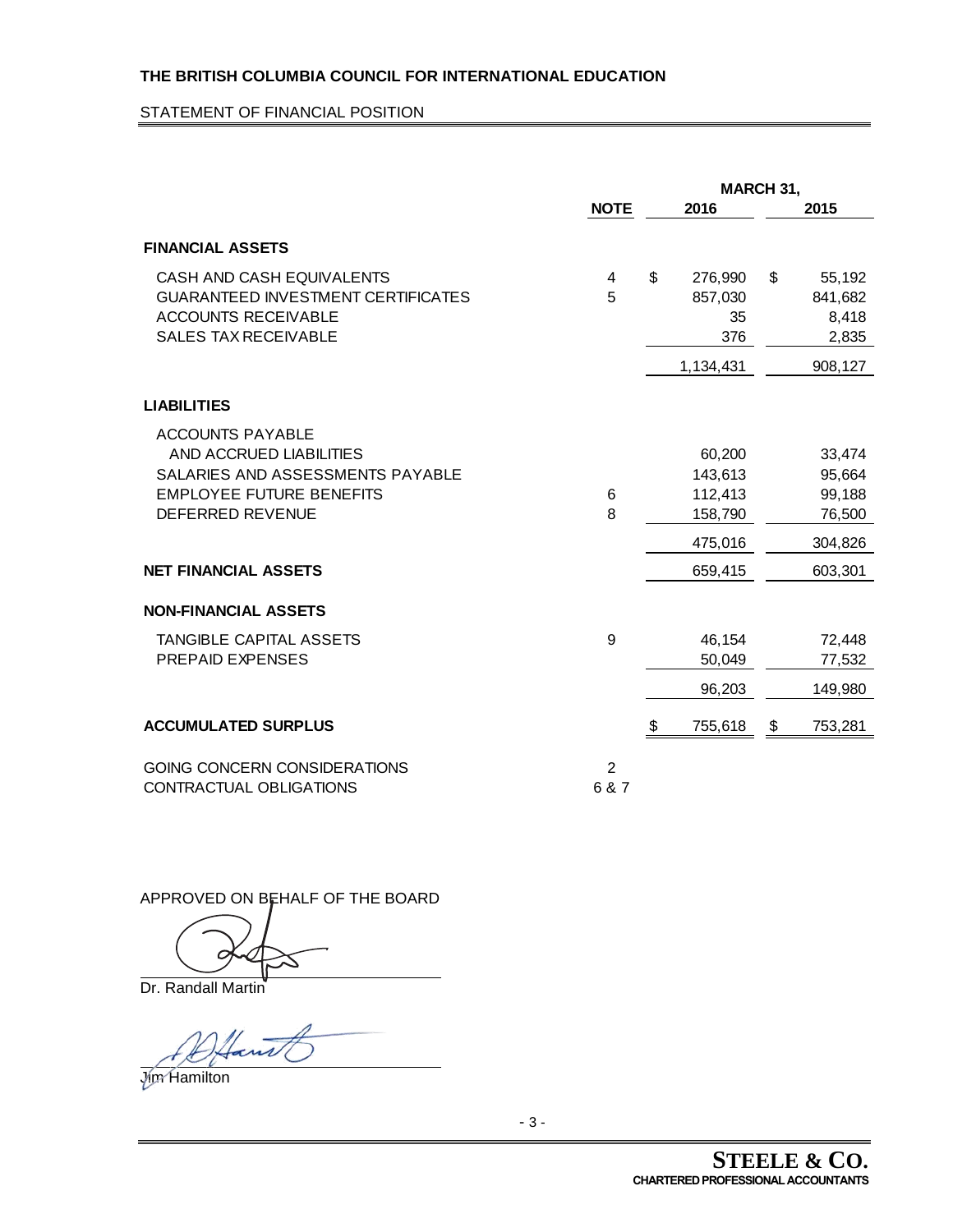# STATEMENT OF OPERATIONS

|                                                                                                                               | 2016 BUDGET<br>(NOTE 12)   |                | YEAR ENDED MARCH 31,<br>2016 | 2015                       |
|-------------------------------------------------------------------------------------------------------------------------------|----------------------------|----------------|------------------------------|----------------------------|
| <b>REVENUES</b>                                                                                                               |                            |                |                              |                            |
| <b>EDUCATION QUALITY</b><br>ASSURANCE (EQA) (SCHEDULE)<br><b>GOVERNMENT GRANTS (SCHEDULE)</b><br>ADMINISTRATION AND OPERATING | \$<br>234,000<br>1,500,000 | $\mathfrak{S}$ | 267,625<br>1,814,877         | \$<br>333,314<br>1,450,000 |
| CONTRACTS (SCHEDULE)                                                                                                          | 215,515                    |                | 223,257                      | 206,700                    |
| OTHER (SCHEDULE)                                                                                                              | 8,000                      |                | 10,333                       | 15,900                     |
|                                                                                                                               | 1,957,515                  |                | 2,316,092                    | 2,005,914                  |
| <b>EXPENSES</b>                                                                                                               |                            |                |                              |                            |
| <b>EDUCATION QUALITY</b><br>ASSURANCE (EQA) (SCHEDULE)<br>ADMINISTRATION AND OPERATING                                        | 17,275                     |                | 32,140                       | 117,590                    |
| CONTRACTS (SCHEDULE)                                                                                                          | 1,940,240                  |                | 2,281,615                    | 1,874,122                  |
|                                                                                                                               | 1,957,515                  |                | 2,313,755                    | 1,991,712                  |
| <b>ANNUAL OPERATING SURPLUS</b>                                                                                               | \$                         |                | 2,337                        | 14,202                     |
| <b>ACCUMULATED SURPLUS</b><br><b>BEGINNING OF THE YEAR</b>                                                                    |                            |                | 753,281                      | 739,079                    |
| <b>ACCUMULATED SURPLUS</b><br><b>END OF THE YEAR</b>                                                                          |                            | \$             | 755,618                      | \$<br>753,281              |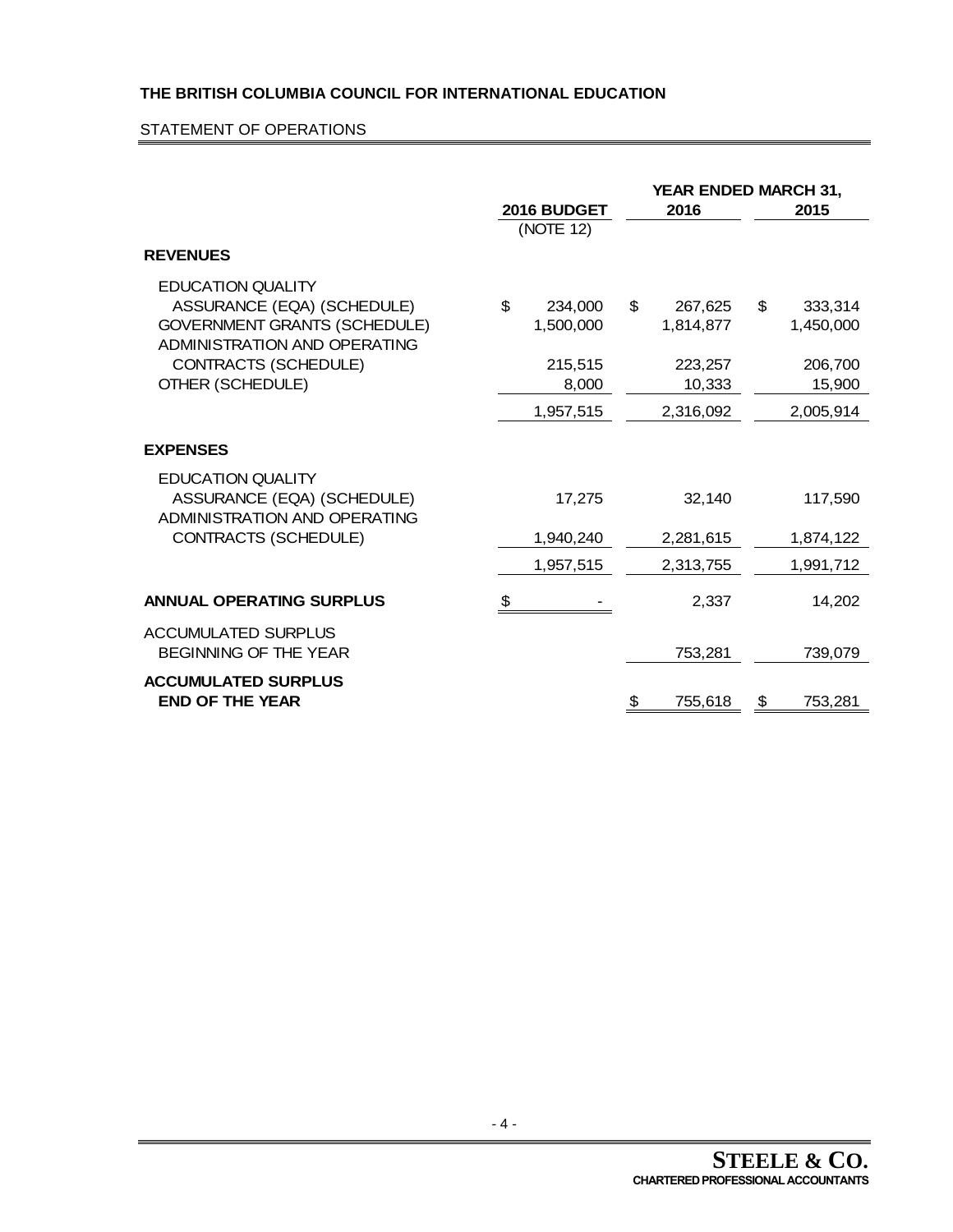# STATEMENT OF CHANGE IN NET FINANCIAL ASSETS

|                                                             | 2016 BUDGET |          | YEAR ENDED MARCH 31,<br>2016 | 2015      |               |
|-------------------------------------------------------------|-------------|----------|------------------------------|-----------|---------------|
|                                                             | (NOTE 12)   |          |                              |           |               |
| ANNUAL OPERATING SURPLUS                                    | \$          |          | \$                           | 2,337     | \$<br>14,202  |
| <b>ACQUISITION OF TANGIBLE</b><br><b>CAPITAL ASSETS</b>     |             |          |                              |           | (34, 296)     |
| <b>AMORTIZATION OF TANGIBLE</b><br><b>CAPITAL ASSETS</b>    |             | 25,000   |                              | 26,294    | 31,849        |
| <b>ACQUISITION OF PREPAID EXPENSES</b>                      |             |          |                              | (50, 049) | (77, 532)     |
| USE OF PREPAID EXPENSES                                     |             | (25,000) |                              | 77,532    | 100,114       |
| <b>INCREASE IN NET</b><br><b>FINANCIAL ASSETS</b>           | \$          |          |                              | 56,114    | 34,337        |
| <b>NET FINANCIAL ASSETS</b><br><b>BEGINNING OF THE YEAR</b> |             |          |                              | 603,301   | 568,964       |
| <b>NET FINANCIAL ASSETS</b><br><b>END OF THE YEAR</b>       |             |          | \$                           | 659,415   | \$<br>603,301 |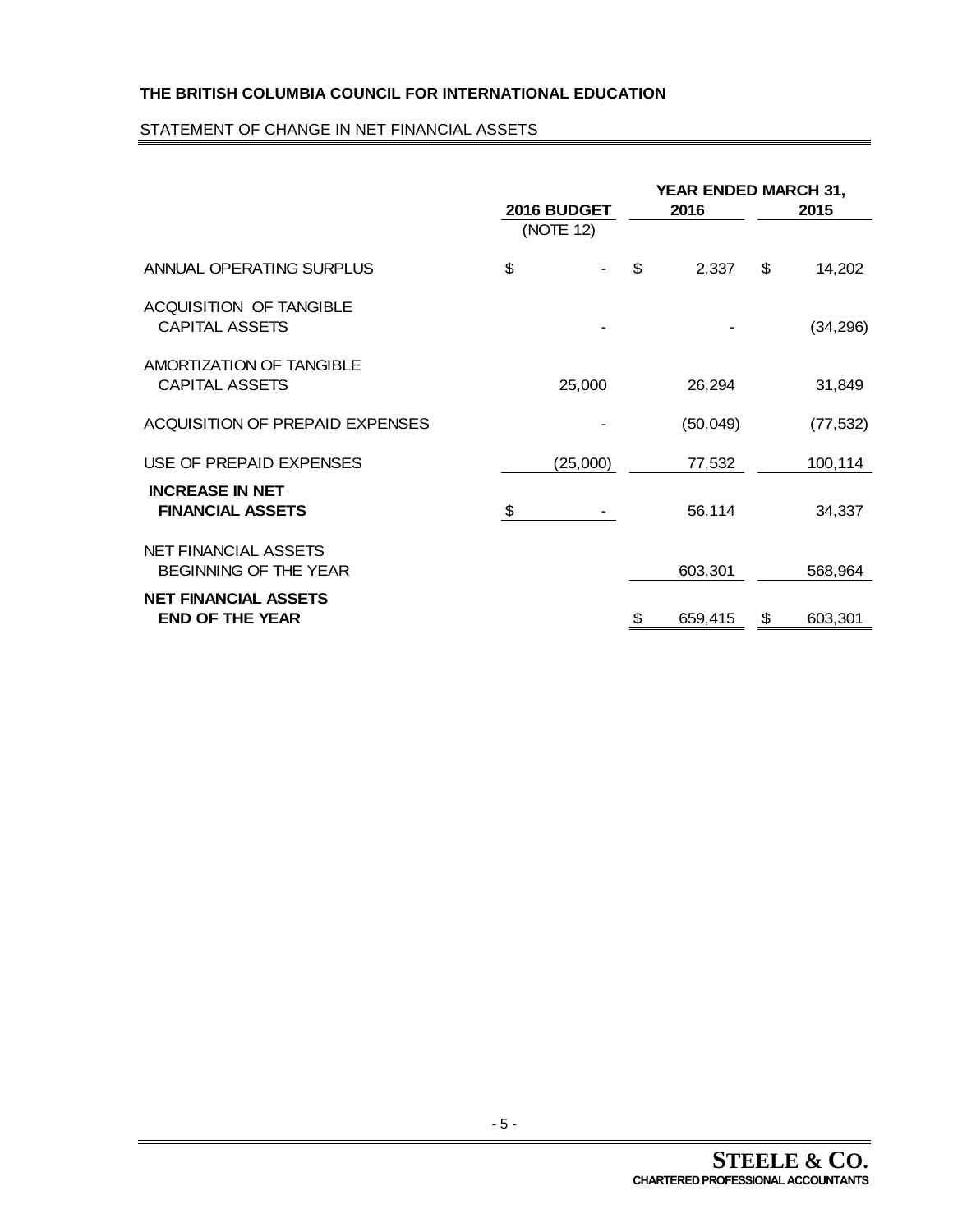# STATEMENT OF CASH FLOWS

|                                                      | 2016          | YEAR ENDED MARCH 31,<br>2015 |                  |  |
|------------------------------------------------------|---------------|------------------------------|------------------|--|
| <b>OPERATING TRANSACTIONS</b>                        |               |                              |                  |  |
| <b>CASH RECEIVED FROM</b>                            |               |                              |                  |  |
| <b>EQA</b>                                           | \$<br>267,626 | \$                           | 270,014          |  |
| <b>GOVERNMENT GRANTS</b>                             | 1,814,877     |                              | 1,450,000        |  |
| ADMINISTRATIVE AND OPERATING CONTRACTS               | 15,472        |                              | 12,425           |  |
| <b>OTHER</b>                                         | 10,333        |                              | 15,900           |  |
| <b>SUMMER SEMINAR</b>                                | 295,033       |                              | 192,540          |  |
|                                                      | 2,403,341     |                              | 1,940,879        |  |
| <b>CASH PAID FOR</b>                                 |               |                              |                  |  |
| <b>EQA</b>                                           | 25,134        |                              | 121,923          |  |
| <b>EQUIPMENT RENTAL</b>                              | 17,096        |                              | 21,833           |  |
| <b>EVENT FEES</b>                                    | 119,744       |                              | 117,421          |  |
| <b>HOSPITALITY</b>                                   | 142,068       |                              | 143,389          |  |
| <b>INFORMATION TECHNOLOGY AND WEBSITES</b>           | 92,699        |                              | 131,809          |  |
| <b>INSURANCE</b>                                     | 4,276         |                              | 3,932            |  |
| <b>LEADERSHIP AND ORGANIZATION</b>                   | 7,778         |                              | 15,302           |  |
| <b>MARKETING</b>                                     | 186,947       |                              | 17,196           |  |
| OFFICE COMMUNICATIONS                                | 42,443        |                              | 39,090           |  |
| OFFICE SUPPLIES AND MISCELLANEOUS                    | 17,527        |                              | 21,755           |  |
| PROFESSIONAL AND CONSULTING FEES                     | 144,149       |                              | 91,623           |  |
| RENT AND FACILITIES                                  | 161,781       |                              | 145,660          |  |
| <b>SALARIES AND BENEFITS</b>                         | 1,008,135     |                              | 880,549          |  |
| SALES TAXES (RECOVERABLE)<br>SUBSIDIES (RECOVERABLE) | (235)<br>500  |                              | (433)<br>(3,200) |  |
| <b>TELECOMMUNICATIONS</b>                            | 23,526        |                              | 16,858           |  |
| <b>TRAVEL</b>                                        | 172,627       |                              | 174,302          |  |
|                                                      | 2,166,195     |                              | 1,939,009        |  |
| CASH PROVIDED BY OPERATING TRANSACTIONS              | 237,146       |                              | 1,870            |  |
| <b>CAPITAL TRANSACTIONS</b>                          |               |                              |                  |  |
| CASH USED TO ACQUIRE TANGIBLE CAPITAL ASSETS         |               |                              | (34, 296)        |  |
| CASH APPLIED TO CAPITAL TRANSACTIONS                 |               |                              | (34, 296)        |  |
| <b>INVESTING TRANSACTIONS</b>                        |               |                              |                  |  |
| <b>GUARANTEED INVESTMENT CERTIFICATES</b>            | (15, 348)     |                              | (25, 142)        |  |
| CASH APPLIED TO INVESTING TRANSACTIONS               | (15, 348)     |                              | (25, 142)        |  |
| INCREASE (DECREASE) IN CASH AND CASH EQUIVALENTS     | 221,798       |                              | (57, 568)        |  |
| CASH AND CASH EQUIVALENTS BEGINNING OF THE YEAR      | 55,192        |                              | 112,760          |  |
| CASH AND CASH EQUIVALENTS END OF THE YEAR            | \$<br>276,990 | \$                           | 55,192           |  |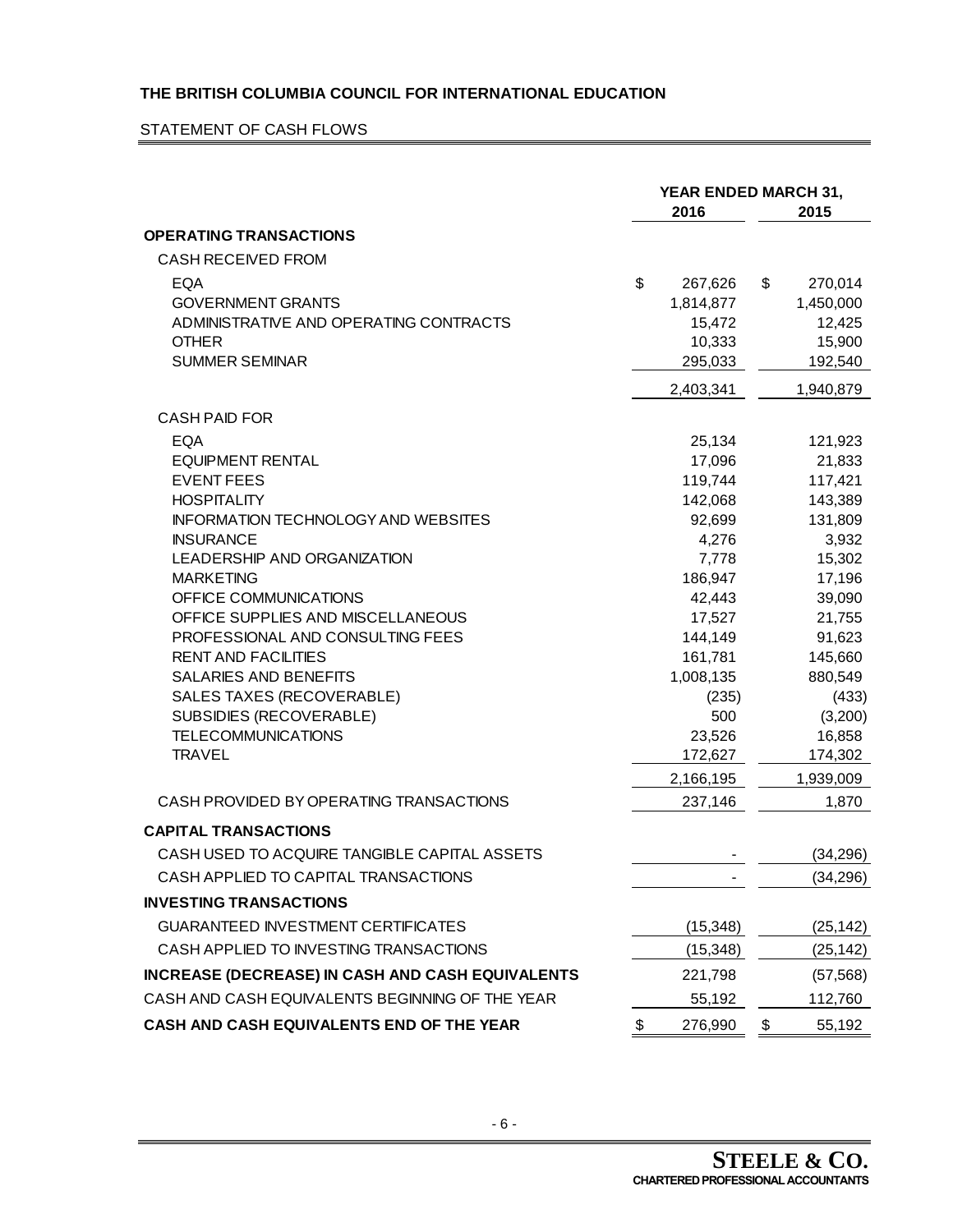NOTES TO THE FINANCIAL STATEMENTS

#### MARCH 31, 2016

## **1. NATURE OF OPERATIONS**

The British Columbia Council for International Education is an educational marketing institution incorporated in 1991 under the Society Act (British Columbia). On January 23, 2009, the Council changed its name from The British Columbia Centre for International Education to The British Columbia Council for International Education, amended its constitution, and replaced its by-laws in their entirety. At the same time, its mandate was expanded to include overseas missions, new internal and external programs, marketing and communication portfolios, and to administer government sponsored initiatives, such as the Education Quality Assurance Program ("EQA"). The Council receives funding for its programs through the Ministry of Advanced Education for the Province of British Columbia ("the Ministry") and other government funded agencies. Previously, the Council was funded by internal programs and membership dues. In 2012, the mandate and mission of the Council were further changed and scaled back to focus on the core areas of planning and logistics of international events, marketing British Columbia in the international markets, and administering the EQA program. In 2014 the Council was notified that it would no longer be the administrator of the EQA program.

The Council reports to the Legislative Assembly through the Ministry and is considered a Government Reporting Entity. The Council has no issued shares.

The Council is exempt from income taxes under the Income Tax Act.

## **2. GOING CONCERN CONSIDERATIONS**

These financial statements have been prepared on the assumption that the Council is a going concern, meaning it will continue in operation for the foreseeable future and will be able to realize assets and discharge liabilities in the ordinary course of operations. Different bases of measurement may be appropriate if the Council is not expected to continue in operation for the foreseeable future. The Council is economically dependent on government support to fund its programs and activities. The Council's continuation as a going concern is dependent upon its ability to receive future government funding sufficient to meet current and future obligations.

As at March 31, 2016, the Council had net financial assets of \$659,415 (2015 - \$603,301).

The Council has the Ministry's grant commitment of \$1,500,000 and \$20,000 to fund its fiscal 2017 operations and EQA respectively, and received funding of \$1,500,000 to fund its fiscal 2016 operations.

The Government has requested the Council's assistance in administering the EQA program during the transition process. The Council has been granted the right to retain the EQA fees received for memberships from April 1, 2015 to March 31, 2016. Subsequent to the year end, the Council was informed that membership fees would no longer be charged to qualifying institutions. In order to continue running the program, the government provided a one-time grant of \$20,000 to fund the EQA program for fiscal 2017.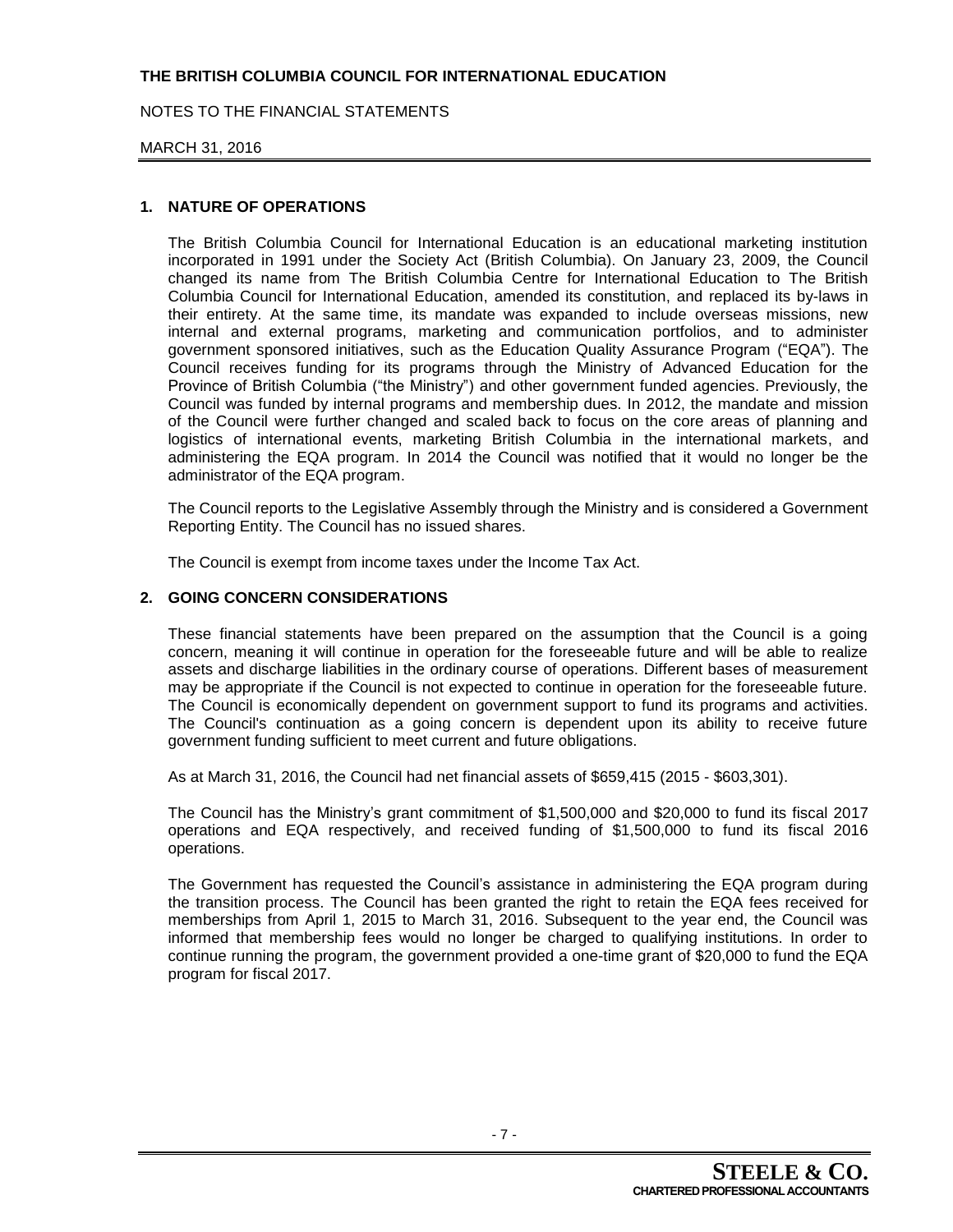## NOTES TO THE FINANCIAL STATEMENTS

#### MARCH 31, 2016

## **3. SUMMARY OF SIGNIFICANT ACCOUNTING POLICIES**

a. Basis of Accounting

These financial statements have been prepared by management in accordance with Canadian public sector accounting standards.

b. Cash and Cash Equivalents

Cash and cash equivalents include cash on hand, demand deposits, and short-term highly liquid investments that are readily convertible to known amounts of cash and that are subject to an insignificant risk of change in value. These short-term investments generally have a maturity of three months or less at acquisition and are held for the purpose of meeting short-term cash commitments rather than for investing.

c. Guaranteed Investment Certificates

Guaranteed investment certificates ("GIC's") are interest bearing and generally have maturity dates of one year or less.

- d. Employee Future Benefits
	- i. The employees of the Council belong to the Municipal Pension Plan which is a multiemployer joint trustee plan. This plan is a defined benefit plan, providing a pension on retirement based on the member's age at retirement, length of service, and highest earnings averaged over five years. Inflation adjustments are contingent upon available funding.

The joint trustee board of the plan determines the required plan contributions annually.

The contribution to the plan by the Council is recorded as an expense for the year.

- ii. The costs of insured benefits reflected in these financial statements are the Council's portion of the insurance premiums owed for coverage of employees during the period.
- e. Tangible Capital Assets Including Capital Leases

Tangible capital assets are recorded at cost, which includes amounts that are directly related to the acquisition, design, construction, development, improvement, or betterment of the assets.

The Council does not have any capital leases.

The cost, less the estimated residual value, of the tangible capital assets, excluding land, is amortized on a declining balance basis over their estimated useful lives as follows:

Leasehold improvements **3** years straight line

Computer equipment and software 50%-100% declining balance method Office furniture and equipment 20% declining balance method Website 30% declining balance method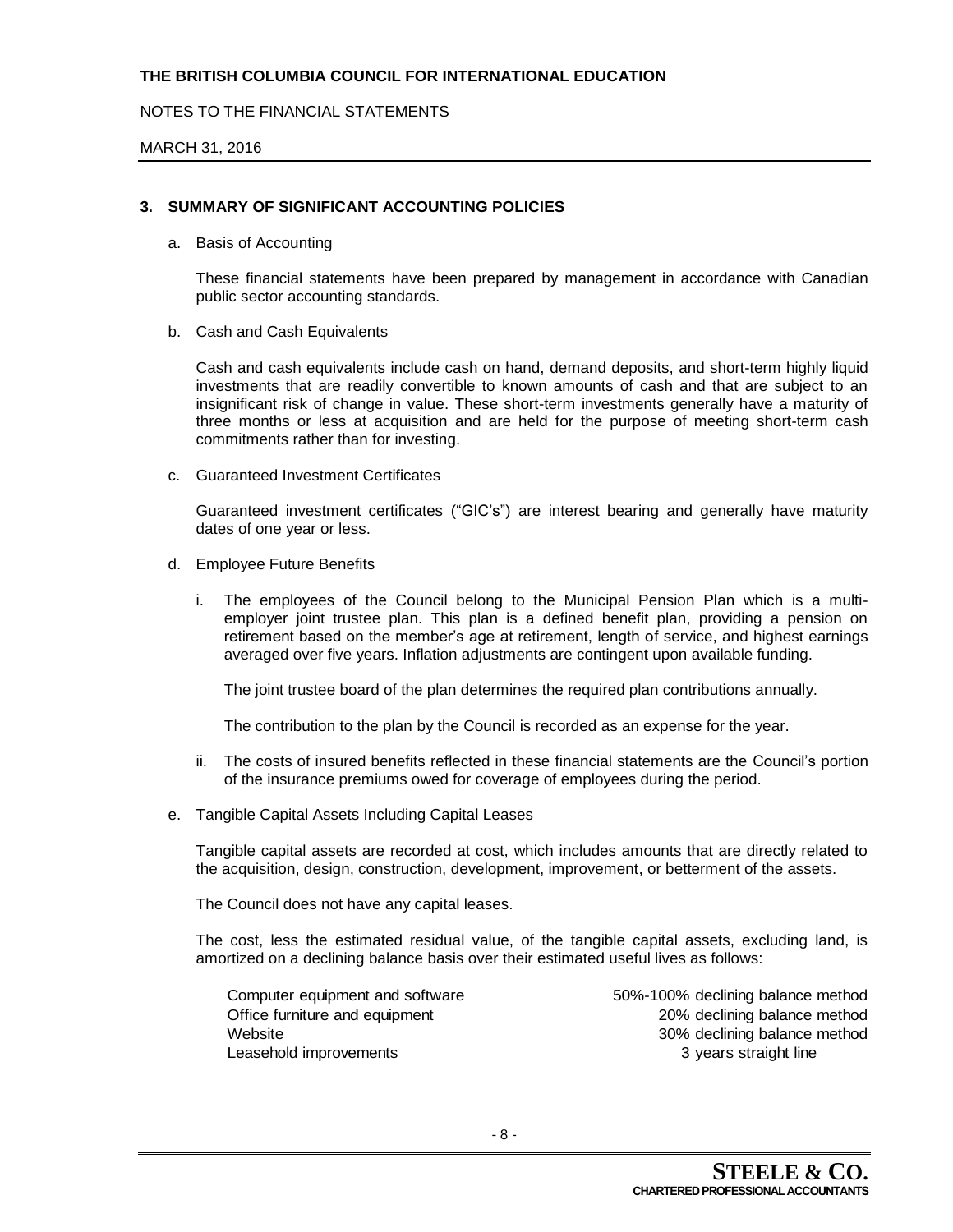NOTES TO THE FINANCIAL STATEMENTS

#### MARCH 31, 2016

## **3. SUMMARY OF SIGNIFICANT ACCOUNTING POLICIES (CONTINUED)**

e. Tangible Capital Assets Including Capital Leases (Continued)

Tangible capital assets are written down when conditions indicate that they no longer contribute to the Council's ability to provide goods and services, or when the value of future economic benefits associated with the tangible capital assets is less than their net book value. The net write-downs are accounted for as expenses in the statement of operations. No write downs were recorded during the year.

Contributed capital assets are recorded as revenue at their fair market value on the date of donation, except in circumstances where fair value cannot be reasonably determined, and which are then recognized at nominal value. Transfers of capital assets from related parties are recorded at carrying value. No contributed capital assets were received during the year.

f. Prepaid Expenses

Prepaid expenses, which include prepaid insurance, facility rentals, travel and mission expenses, are charged to operations over the periods that are expected to benefit from the expense.

g. Revenue Recognition

Revenues are recognized in the period in which the transactions or events occurred that gave rise to the revenues. All revenues are recorded on an accrual basis, except when the accruals cannot be reasonably determined or collection is reasonably assured.

Government transfers are recognized as revenues when the transfer is authorized, any eligibility criteria are met, and reasonable estimates of the amounts can be made. Transfers are recognized as deferred revenue when amounts have been received but not all eligibility criteria or stipulations have been met.

Contributions from other sources are deferred and recognized as revenue as the related stipulations in the agreement are met. Restricted contributions that must be maintained in perpetuity are recorded as revenue when received or receivable and are presented as nonfinancial assets in the statement of financial position.

Revenue related to fees or services received in advance of the fee being earned or service performed is deferred and recognized when the fee is earned or service performed.

Expenses are reported on an accrual basis. The cost of all goods consumed and services received during the year is expensed.

h. Foreign Currency Translation

Foreign currency transactions are translated at the exchange rate prevailing at the date of the transactions unless hedged by forward contracts that specify the rate of exchange. Monetary assets and liabilities denominated in foreign currencies are translated into Canadian dollars at the exchange rate prevailing at year-end. Adjustments to revenue or expense transactions arising as a result of foreign currency translation are credited or charged to operations at the time the adjustments arise. The Council does not undertake any currency hedges.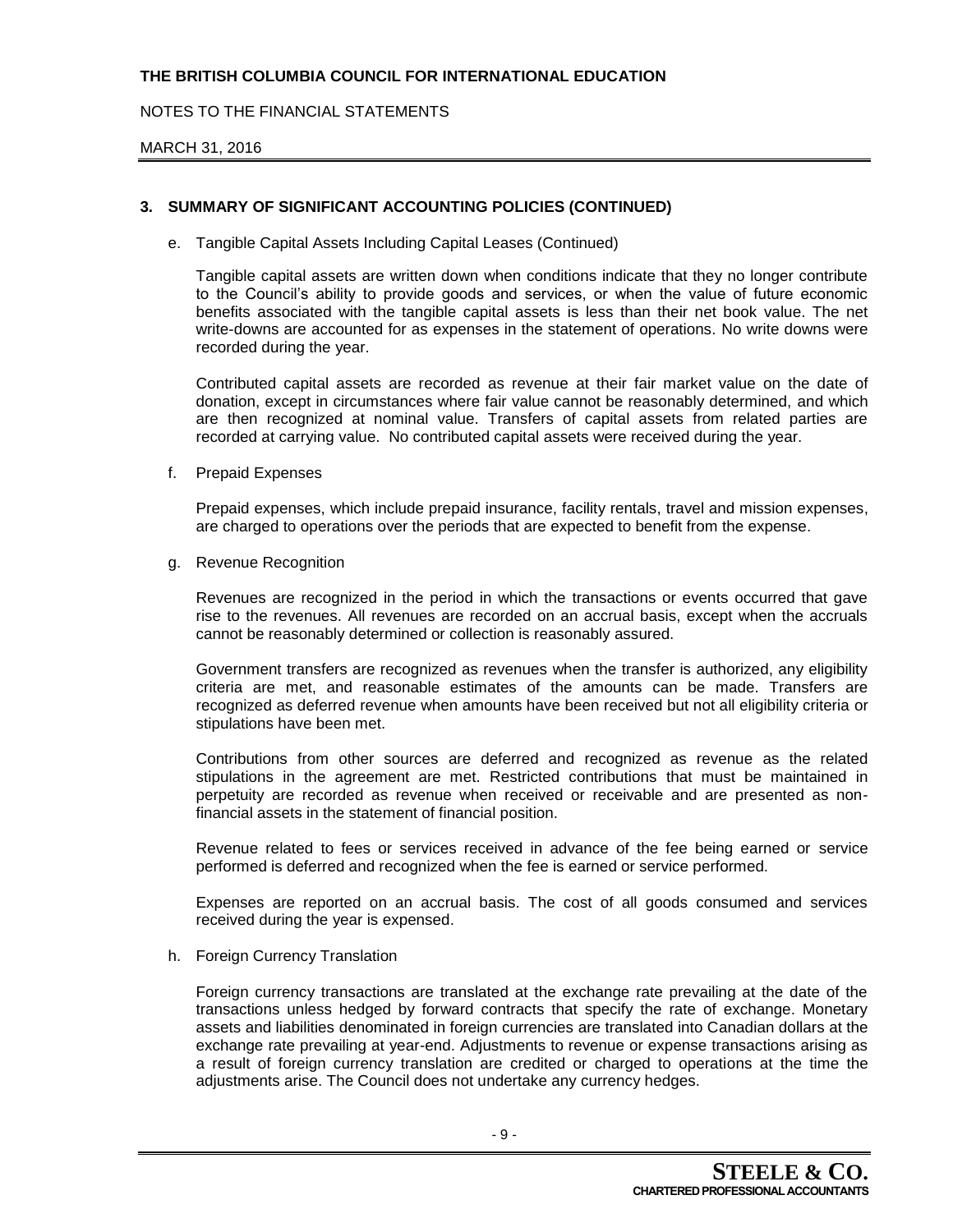## NOTES TO THE FINANCIAL STATEMENTS

#### MARCH 31, 2016

## **3. SUMMARY OF SIGNIFICANT ACCOUNTING POLICIES (CONTINUED)**

#### i. Financial Instruments

#### *Measurement*

Financial assets originated or acquired, or financial liabilities issued or assumed, are initially measured at their fair values. In the case of a financial asset or financial liability not being subsequently measured at fair value, the initial fair value will be adjusted for financing fees and transaction costs that are directly attributable to its origination, acquisition, issuance or assumption. Transaction costs of financial instruments measured at fair value are expensed.

The Council subsequently measures its financial assets and liabilities at amortized cost, except for investments in equity instruments that are quoted in an active market, which are measured at fair value. Unrealized gains and losses from changes in fair value are recognized in the statement of re-measurement gains and losses until the respective investment is ultimately disposed of, at which time the cumulative gain or loss is recognized in the statement of operations.

Financial assets measured at amortized cost include cash, GIC's, and accounts receivable.

Financial liabilities measured at amortized cost include accounts payable.

The Council has not presented a statement of re-measurement gains or losses as it has no reportable transactions for its fiscal years ending March 31, 2016 and 2015.

#### *Impairment*

At the end of each reporting period, the Council assesses whether there are any indications that a financial asset measured at cost or amortized cost may be impaired. When there is an indication of impairment, the Council determines whether a significant adverse change has occurred during the period in the expected timing or amount of future cash flows from the financial asset and, in which case, the carrying amount of the asset is reduced to the highest expected value that is actually recoverable from the asset either by holding that asset, by its sale, or by exercising the right to any collateral (net of cost). The carrying amount of the asset is reduced directly or through the use of an allowance account and the amount of the reduction is recognized as an impairment loss in net income. A write down of a portfolio investment to reflect a loss in value is not reversed for a subsequent increase in value.

#### *Derecognition*

A financial liability or a part of a financial liability is removed from the statement of financial position when it is extinguished (i.e.: when the obligation is discharged or cancelled, or expires). The difference between the carrying amount of that financial liability extinguished or transferred to another party and the fair value of the consideration paid, including any non-cash assets transferred, liabilities assumed or equity instruments issued, is recognized in net income for the period.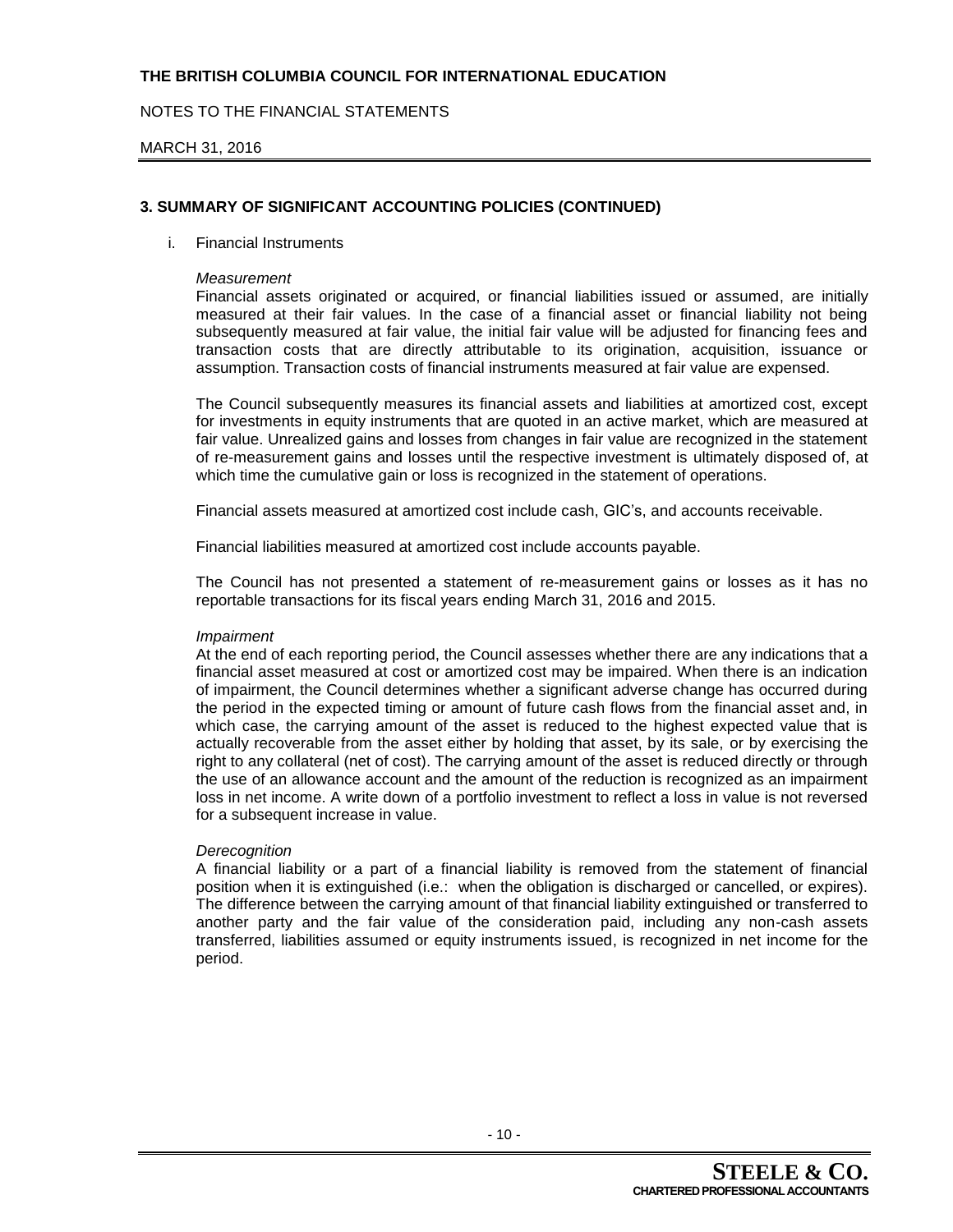NOTES TO THE FINANCIAL STATEMENTS

#### MARCH 31, 2016

## **3. SUMMARY OF SIGNIFICANT ACCOUNTING POLICIES (CONTINUED)**

j. Measurement Uncertainty

The preparation of financial statements requires management to make estimates and assumptions that affect the reporting amounts of assets and liabilities, and disclosure of contingent assets and liabilities, at the date of the financial statements and the reported amounts of the revenues and expenses during the period. Items requiring the use of significant estimates include the useful life of capital assets and related amortization and estimated employee benefits.

Estimates are based on the best information available at the time of preparation of the financial statements and are reviewed periodically to reflect new information as it becomes available. Measurement uncertainty exists in these financial statements. Actual results could differ from these estimates.

## **4. CASH AND CASH EQUIVALENTS**

|                          | 2016              | 2015 |  |  |
|--------------------------|-------------------|------|--|--|
| Cash and demand deposits | 276,990 \$ 55,192 |      |  |  |

Cash includes \$158,790 (2015 - \$Nil), the use of which is restricted and may be used only for specified purposes.

## **5. GUARANTEED INVESTMENT CERTIFICATES**

|                                                                                                                                                                                                                                                    | 2016    |   | 2015    |
|----------------------------------------------------------------------------------------------------------------------------------------------------------------------------------------------------------------------------------------------------|---------|---|---------|
| GIC's bear interest at rates ranging from 1.05% to 1.10%<br>(weighted average 1.09%), are non-redeemable for twelve<br>months and have maturity dates to January 2, 2017. Of the<br>total, \$71,192 has been pledged as security for the Council's |         |   |         |
| outstanding Visa commitments from time to time.                                                                                                                                                                                                    | 857,030 | S | 841,682 |

## **6. EMPLOYEES' PENSION PLAN AND BENEFITS PLAN**

The Council contracts out its employee and payroll services under a fee arrangement currently with Capilano University ("CU"). Under this arrangement, the Council's employees are considered employees of CU. Employee compensation costs invoiced to the Council include employee salaries and related pension and employment benefits as determined by CU. Any funding adjustments are reflected ongoing in the CU's invoices to the Council.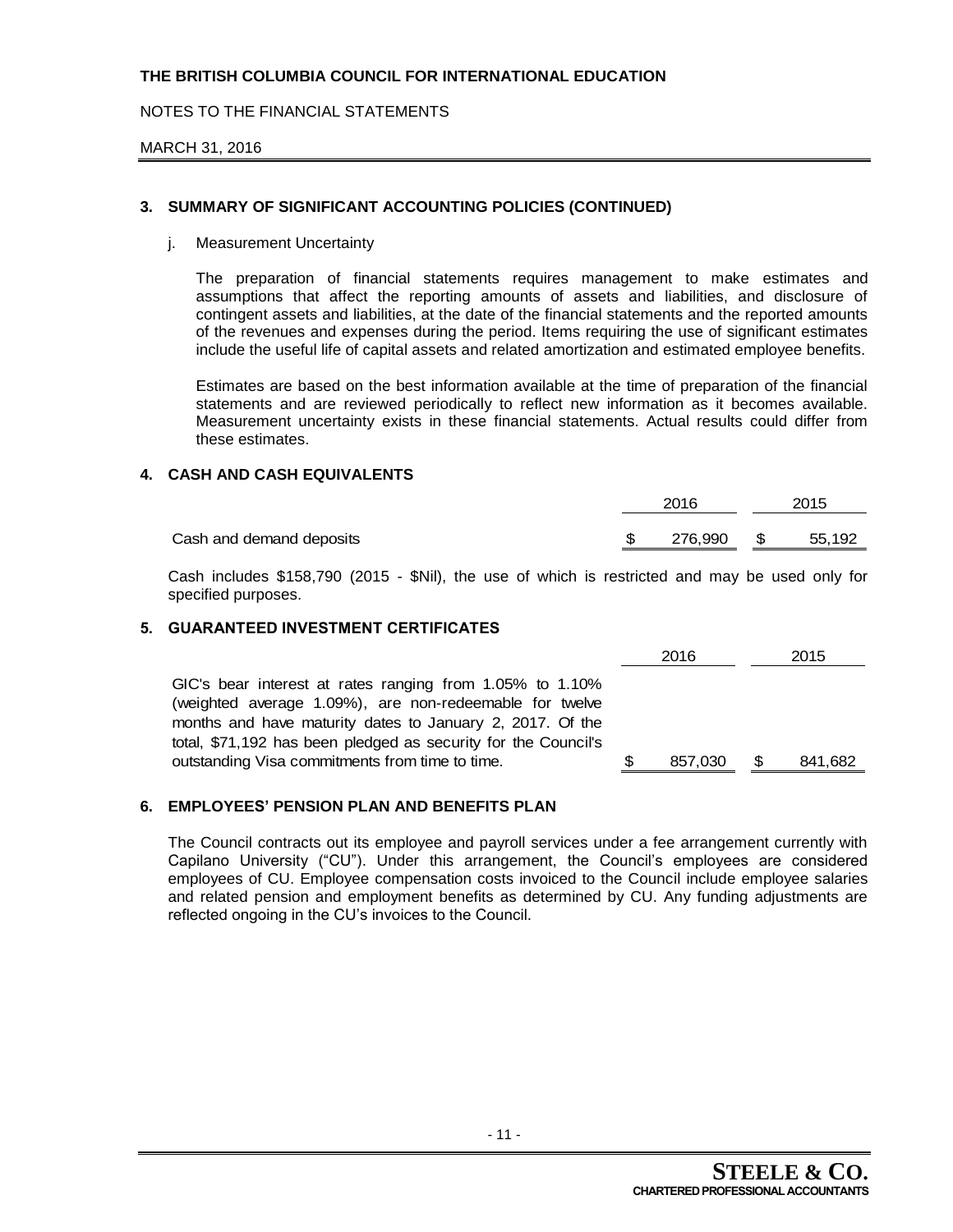NOTES TO THE FINANCIAL STATEMENTS

#### MARCH 31, 2016

## **6. EMPLOYEES' PENSION PLAN AND BENEFITS PLAN (CONTINUED)**

a. Retirement Benefits - Pension Plan

The Council and its employees contribute to the Municipal Pension Plan which is a multiemployer plan in accordance with the Public Sector Pension Plan Act. The plan provides defined pension benefits to employees based on their length of service and employee's salary. The contribution rate for eligible employees is 8.5% of the employee's salaries until the yearly insurable earnings are reached, increasing to 10.0% thereafter. The Council matches contributions to the plan at the rate of 9.57% of the eligible employee's salary. As the plan is not under the Council's control, no pension liability, other than amounts invoiced, is included in the financial statements. The Council paid \$64,887 (2015 - \$64,070) for employer contributions to the plan for fiscal 2016. The contribution rates are subject to change as determined by the plan administrators.

## b. Other Employee Benefits

In fiscal 2011, and as renegotiated in 2016, the Council entered into an employment contract with its Executive Director ("ED") which provides for administrative leave of one full month of paid compensation for each year of completed service from October 2007 and at the discretion of the Council twelve month's notice or pay in lieu of notice, should the Council terminate the ED's employment without just cause.

Payroll liabilities include a provision for accrued administrative leave of \$112,413 (2015 - \$99,188) as at March 31, 2016.

The Council provides for its employees life insurance and disability and health care benefits which are funded by monthly premium payments to independent benefit providers. The benefits cease upon termination of employment with the Council. The Council currently has no long-term commitments with these benefit provisions.

## **7. CONTRACTUAL OBLIGATIONS**

The Council has entered into operating leases for premises and office equipment pursuant to agreements extending to September 2018. Annual payments over the remaining terms are as follows:

|                      |    | UIIICE   |    |           |       |         |  |  |  |
|----------------------|----|----------|----|-----------|-------|---------|--|--|--|
| Year Ended March 31, |    | Premises |    | Equipment | Total |         |  |  |  |
| 2017                 | \$ | 94.504   | S  | 10,106    | \$    | 104,610 |  |  |  |
| 2018                 |    | 94,504   |    | 10,106    |       | 104,610 |  |  |  |
| 2019                 |    | 23,626   |    | 5,053     |       | 28,679  |  |  |  |
|                      | \$ |          |    |           |       |         |  |  |  |
|                      |    | 212,634  | \$ | 25,265    | \$.   | 237,899 |  |  |  |

 $\alpha$ *ffice*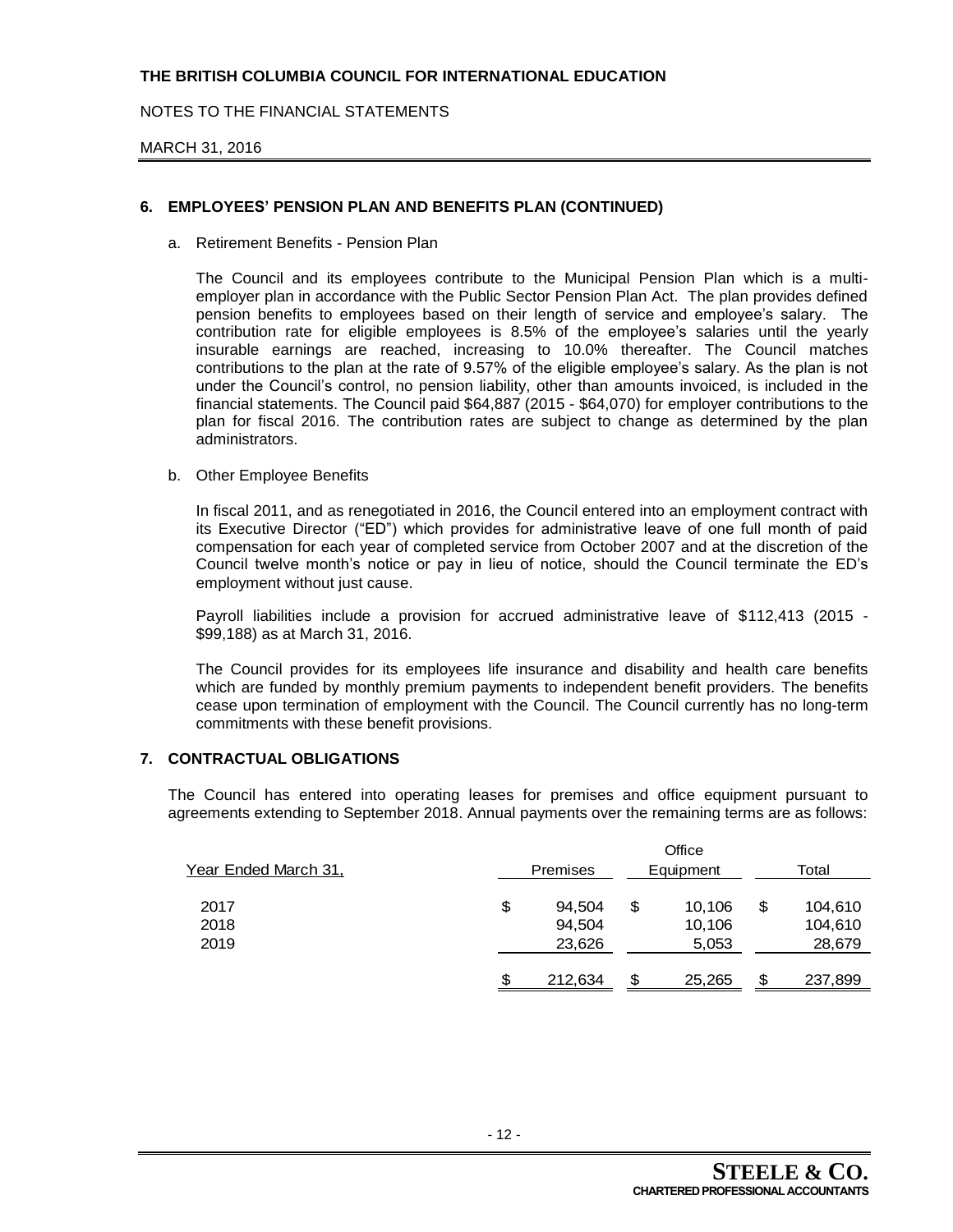NOTES TO THE FINANCIAL STATEMENTS

#### MARCH 31, 2016

## **8. DEFERRED REVENUE**

Deferred revenues represent externally restricted contributions received by the Council for the EQA program or for future general operating expenses. The following is a summary of externally restricted funds received.

|                                                                                       | March 31, 2016 |                     |    |                  |       |                     |  |  |
|---------------------------------------------------------------------------------------|----------------|---------------------|----|------------------|-------|---------------------|--|--|
|                                                                                       |                | <b>EQA</b>          |    | <b>BCCIE</b>     |       | Total               |  |  |
| Deferred revenue beginning of the year<br>Net increase (decrease) in deferred revenue | \$             | 76,500<br>(76,500)  | \$ | 158,790          | S     | 76,500<br>82,290    |  |  |
| Deferred revenue end of the year                                                      |                |                     |    | 158,790          | S     | 158,790             |  |  |
|                                                                                       |                | March 31, 2015      |    |                  |       |                     |  |  |
|                                                                                       |                | <b>EQA</b>          |    | <b>BCCIE</b>     | Total |                     |  |  |
| Deferred revenue beginning of the year<br>Net increase (decrease) in deferred revenue | \$             | 159,000<br>(82,500) | \$ | 2,200<br>(2,200) | \$    | 161,200<br>(84,700) |  |  |
| Deferred revenue end of the year                                                      | \$             | 76,500              | S  |                  |       | 76,500              |  |  |

The Council is the administrator of the EQA program. This is a program that has been implemented in conjunction with the British Columbia Provincial Government ("the Government") and is British Columbia's brand for quality post-secondary education. The EQA is a voluntary mechanism available to all eligible public and private post-secondary institutions in British Columbia. The EQA designation provides for a standard logo that can be recognized as an assurance of quality. Designation is based on an institution having met or exceeded existing quality assurance standards and being in good standing with both the Ministry and the applicable body. The agreement with the Government stipulated that the program was to be self-sustaining by 2014. The Council was notified that effective October 1, 2014, it will no longer be the administrator of the program, and was requested by the Government to continue administering the program until it has been transferred to the Government's control. Subsequent to the year end, the Council was informed that the institutions would no longer be charged a membership fee and therefore there would be no revenue for fiscal 2017. To offset the costs of running the program the Council was given a one-time grant of \$20,000.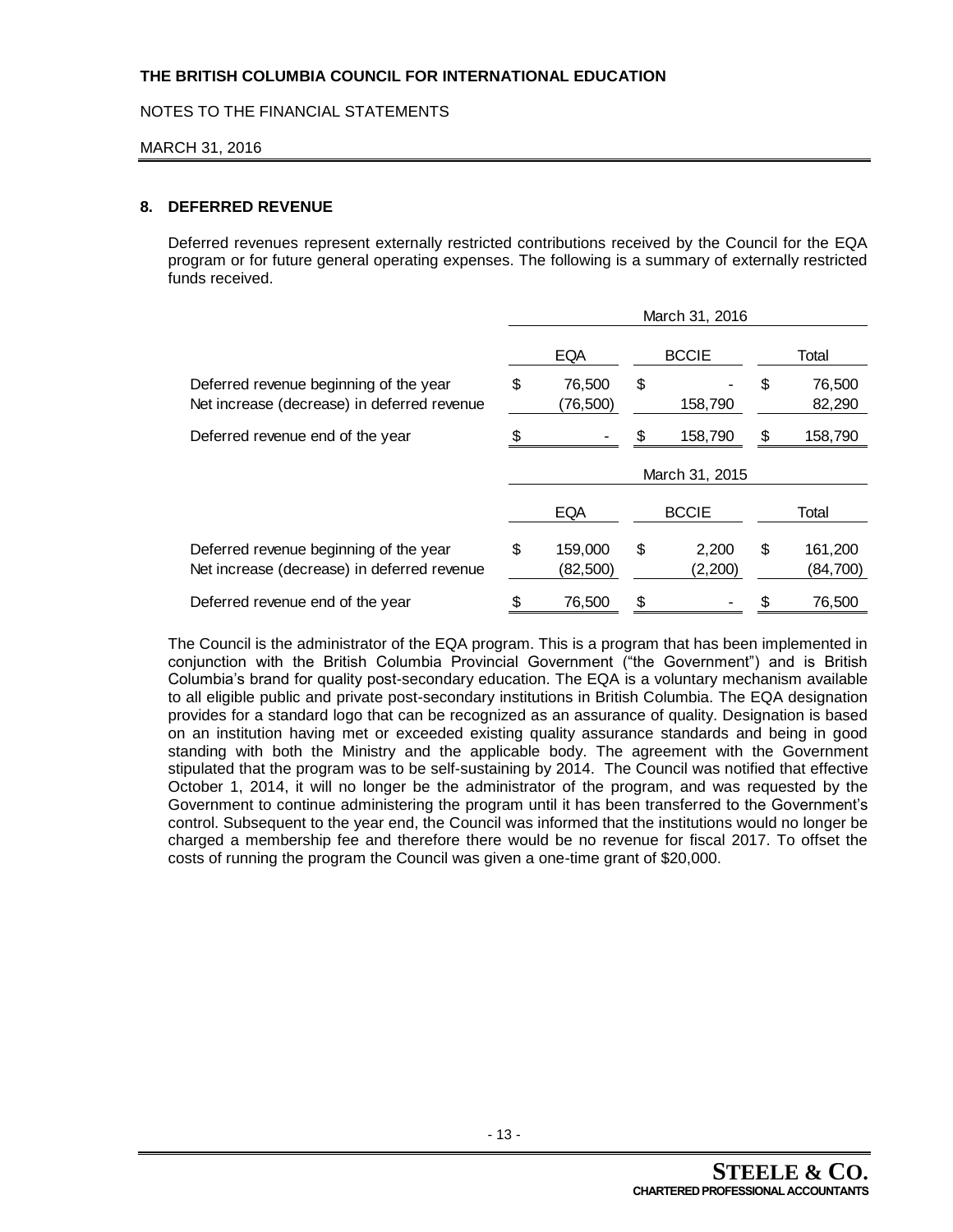## NOTES TO THE FINANCIAL STATEMENTS

#### MARCH 31, 2016

## **9. TANGIBLE CAPITAL ASSETS**

| March 31, 2016                      |     | Website |     | Office<br>Furniture<br>and<br>Equipment | Computer<br>Equipment<br>and<br>Software |        | Leasehold<br><b>Improvements</b> |        | Total |         |
|-------------------------------------|-----|---------|-----|-----------------------------------------|------------------------------------------|--------|----------------------------------|--------|-------|---------|
| Cost                                |     |         |     |                                         |                                          |        |                                  |        |       |         |
| Opening balance<br><b>Additions</b> | \$  | 91,511  | \$  | 78,131                                  | \$                                       | 97,054 | \$                               | 62,518 | \$    | 329,214 |
| Closing balance                     |     | 91,511  |     | 78,131                                  |                                          | 97,054 |                                  | 62,518 |       | 329,214 |
| Accumulated amortization            |     |         |     |                                         |                                          |        |                                  |        |       |         |
| Opening balance                     |     | 72,464  |     | 52,977                                  |                                          | 73,117 |                                  | 58,208 |       | 256,766 |
| Amortization                        |     | 5,714   |     | 5,031                                   |                                          | 13,165 |                                  | 2,384  |       | 26,294  |
| Closing balance                     |     | 78,178  |     | 58,008                                  |                                          | 86,282 |                                  | 60,592 |       | 283,060 |
| Net book value                      | \$. | 13,333  | \$. | 20,123                                  | S                                        | 10,772 | \$                               | 1,926  | \$    | 46,154  |
| March 31, 2015                      |     |         |     |                                         |                                          |        |                                  |        |       |         |
| Cost                                |     |         |     |                                         |                                          |        |                                  |        |       |         |
| Opening balance                     | \$  | 91,511  | \$  | 78,131                                  | \$                                       | 67,379 | \$                               | 57,897 | \$    | 294,918 |
| Additions                           |     |         |     |                                         |                                          | 29,675 |                                  | 4,621  |       | 34,296  |
| Closing balance                     |     | 91,511  |     | 78,131                                  |                                          | 97,054 |                                  | 62,518 |       | 329,214 |
| Accumulated amortization            |     |         |     |                                         |                                          |        |                                  |        |       |         |
| Opening balance                     |     | 64,301  |     | 46,689                                  |                                          | 61,996 |                                  | 51,931 |       | 224,917 |
| Amortization                        |     | 8,163   |     | 6,288                                   |                                          | 11,121 |                                  | 6,277  |       | 31,849  |
| Closing balance                     |     | 72,464  |     | 52,977                                  |                                          | 73,117 |                                  | 58,208 |       | 256,766 |
| Net book value                      | \$  | 19,047  | \$  | 25,154                                  | \$                                       | 23,937 | \$                               | 4,310  | \$    | 72,448  |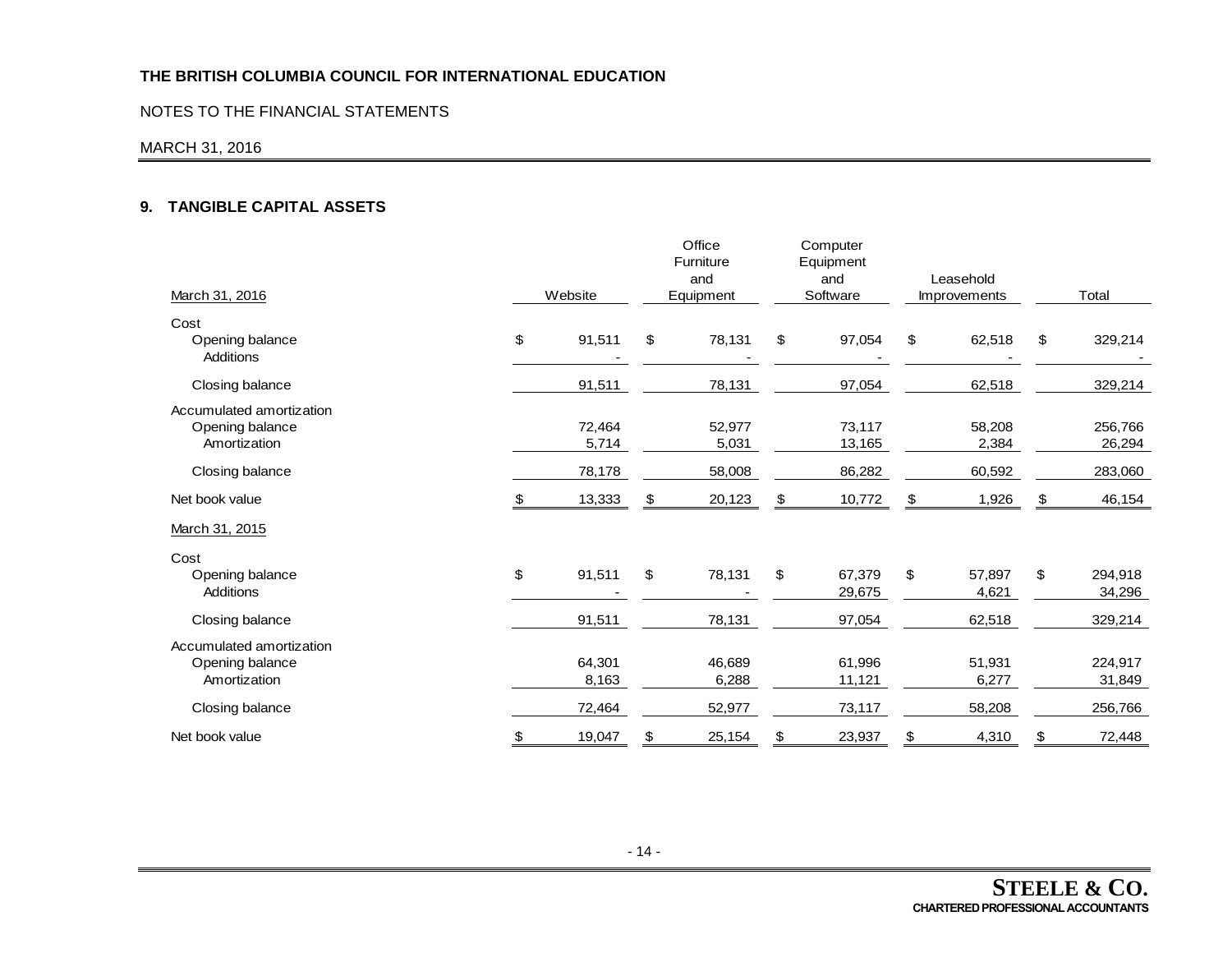NOTES TO THE FINANCIAL STATEMENTS

#### MARCH 31, 2016

## **10. RELATED PARTY TRANSACTIONS**

The Council had the following transactions with the Ministry and other government controlled organizations:

|                                                        |     | Year Ended March 31, |      |                        |  |  |  |
|--------------------------------------------------------|-----|----------------------|------|------------------------|--|--|--|
|                                                        |     | 2016                 | 2015 |                        |  |  |  |
| <b>Government Grants</b><br><b>BCCIE</b><br><b>EQA</b> | \$. | 1,814,877<br>-       |      | \$1,450,000<br>140,000 |  |  |  |
|                                                        |     | 1,814,877            | S.   | 1,590,000              |  |  |  |
|                                                        |     |                      |      |                        |  |  |  |

These transactions are considered to be in the normal course of business and are measured at their exchange amounts, being the amounts agreed to by the parties.

## **11. EXPENSES BY OBJECT**

The following is a summary of expenses by object:

|                                     | Year Ended March 31, |           |    |           |  |
|-------------------------------------|----------------------|-----------|----|-----------|--|
|                                     |                      | 2016      |    | 2015      |  |
| Amortization                        | \$                   | 26,294    | \$ | 31,849    |  |
| Bank charges and foreign exchange   |                      | 8,939     |    | 3,462     |  |
| Equipment rental                    |                      | 17,898    |    | 22,054    |  |
| Event fees                          |                      | 148,895   |    | 115,646   |  |
| Hospitality                         |                      | 145,063   |    | 143,322   |  |
| Information technology and websites |                      | 126,612   |    | 177,698   |  |
| Insurance                           |                      | 4,276     |    | 4,231     |  |
| Leadership and organization         |                      | 7,778     |    | 14,802    |  |
| Marketing                           |                      | 186,947   |    | 17,196    |  |
| Office communications               |                      | 42,215    |    | 39,705    |  |
| Office supplies and miscellaneous   |                      | 19,574    |    | 17,835    |  |
| Professional and consulting fees    |                      | 145,758   |    | 92,773    |  |
| Rent and facilities                 |                      | 162,581   |    | 153,154   |  |
| Salaries and benefits               |                      | 1,069,308 |    | 945,723   |  |
| <b>Subsidies</b>                    |                      | 500       |    | 7,000     |  |
| Telecommunications                  |                      | 23,547    |    | 17,142    |  |
| <b>Translation services</b>         |                      | 60        |    | 3,674     |  |
| Travel                              |                      | 177,510   |    | 184,446   |  |
|                                     | \$                   | 2,313,755 | \$ | 1,991,712 |  |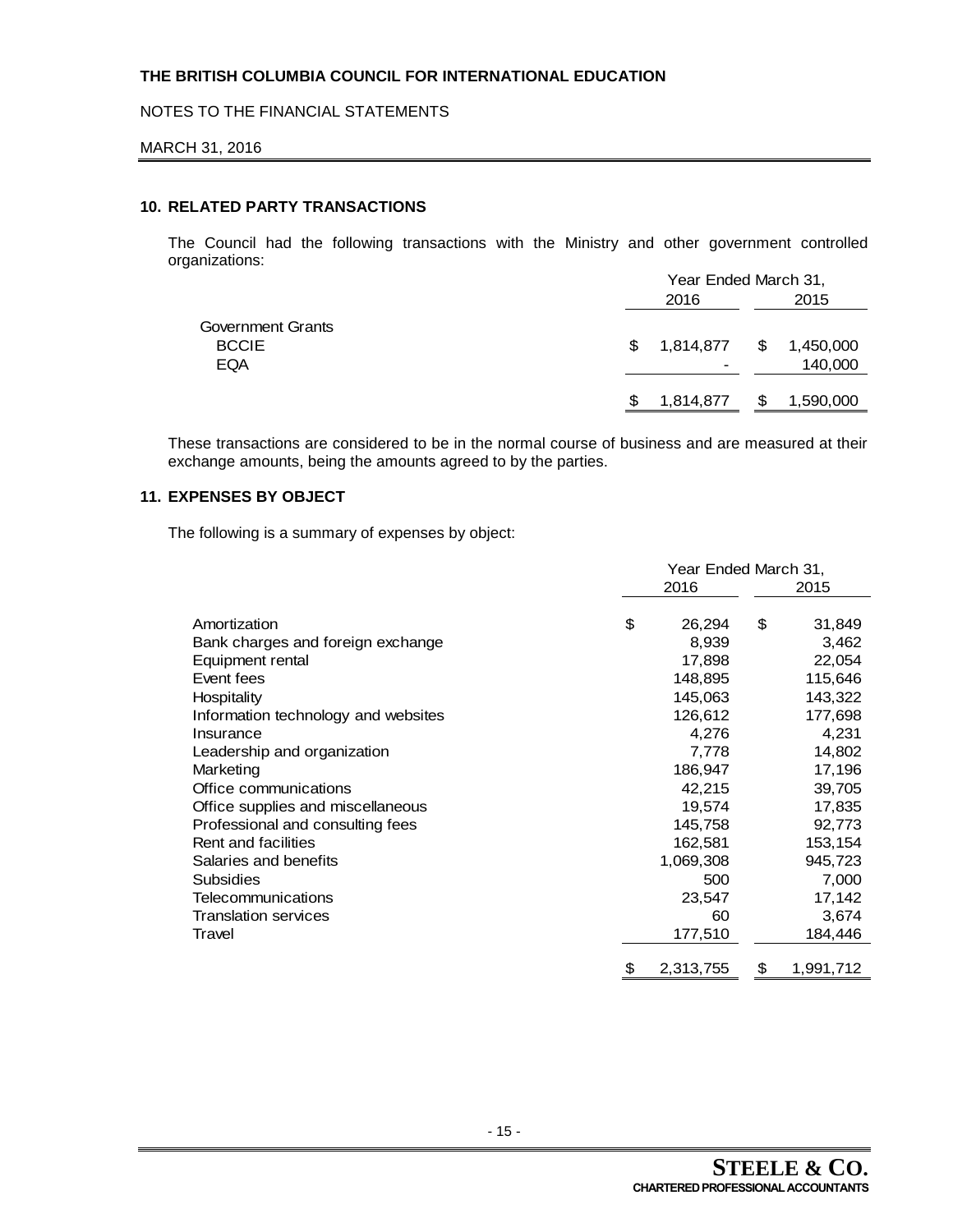## NOTES TO THE FINANCIAL STATEMENTS

#### MARCH 31, 2016

#### **12. BUDGETED FIGURES**

The budgeted figures have been provided for comparison purposes and have been derived from the estimates approved by the Board of Directors. The budgeted figures have not been audited.

#### **13. FINANCIAL RISK MANAGEMENT**

#### Risks and Concentrations

The Council is exposed to various risks through its financial instruments, without being exposed to concentrations of risk. The following analysis provides a measure of the Council's risk exposure at March 31, 2016.

a. Liquidity Risk

Liquidity risk arises if the Council is unable to meet its obligations associated with financial liabilities. The Council is exposed to this risk mainly in respect to its accounts payable. The Council mitigates this risk by preparing and monitoring operating budgets that are used to assist with the planning of cash flows to meet its obligations as they come due.

b. Credit Risk

Credit risk is the risk that one party to a financial instrument will cause a financial loss for the other party by failing to discharge its obligation.

Cash and cash equivalents, GIC's, and accounts receivable are exposed to credit risk due to the potential for counterparties to default on their contractual obligations. The maximum potential loss on these financial instruments equals their carrying value.

The Council mitigates its credit risk exposure by maintaining its cash, cash equivalents, and GIC's in major Canadian chartered banks. Accounts receivable are owed from various entities and there is no concentration of risk associated with any particular customer. As at March 31, 2016, there were no overdue account receivable balances.

c. Market Risk

Market risk is the risk that the fair market value or future cash flows of a financial instrument will fluctuate because of changes in market prices. Market risk comprises three types of risk: currency risk, interest rate risk and other price risk. The Council is mainly exposed to interest rate risk.

i. *Currency risk*

Currency risk is the risk that the fair market value or future cash flows of a financial instrument will fluctuate because of changes in foreign exchange rates.

The Council is not exposed to any currency risk and does not maintain any foreign denominated financial currencies.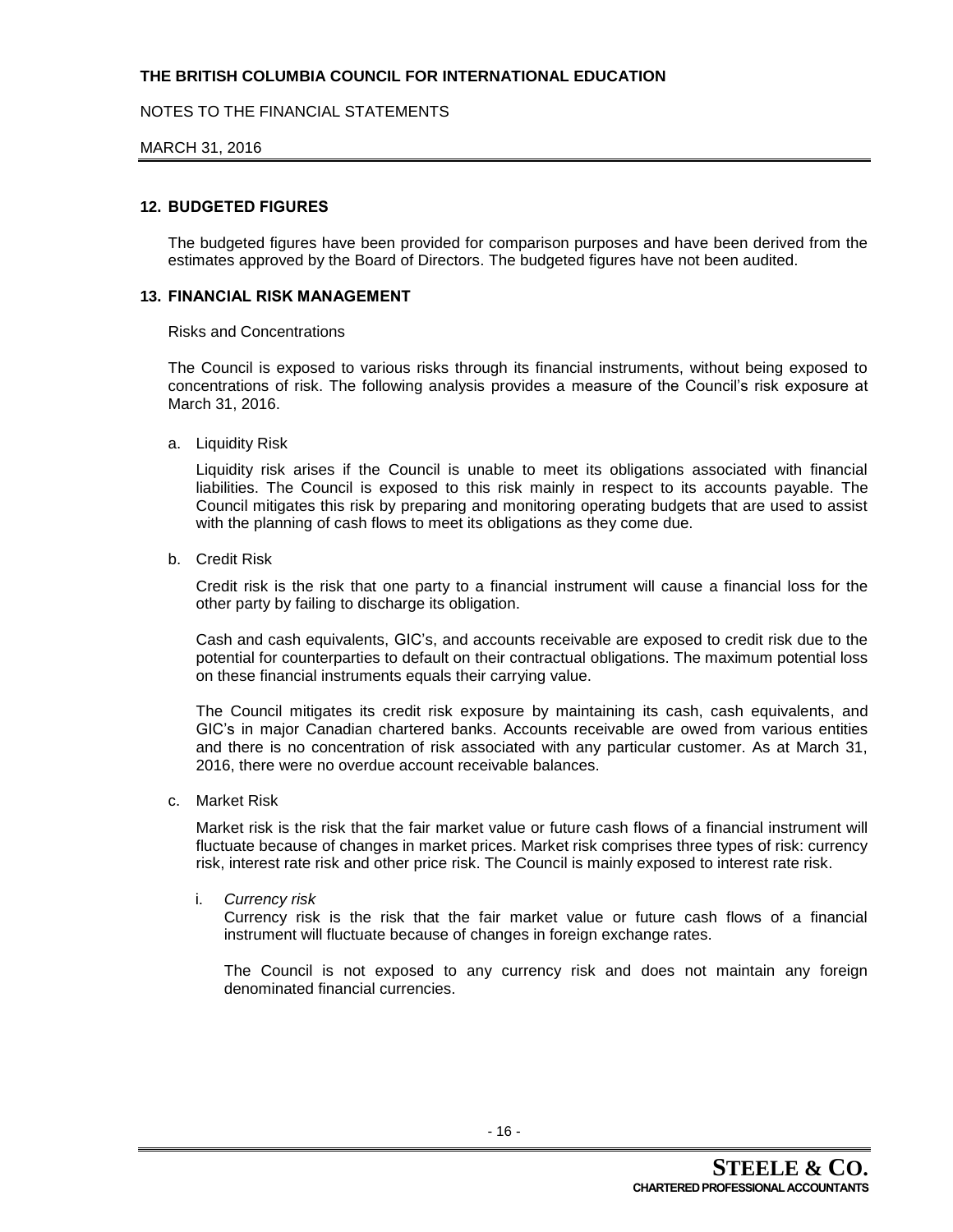NOTES TO THE FINANCIAL STATEMENTS

MARCH 31, 2016

## **13. FINANCIAL RISK MANAGEMENT (CONTINUED)**

Risks and Concentrations (Continued)

## c. Market Risk (Continued)

*ii. Interest rate risk*

Interest rate risk is the risk that the fair value or future cash flow of a financial instrument will fluctuate because of changes in market interest rates.

The Council is exposed to interest rate risk on its GIC's, which bear interest at fixed rates which could expose the Council to interest rate price risk. Fluctuations in market interest rates could affect the fair value of these financial instruments.

iii. *Other price risk*

Other price risk is the risk that the fair market value or future cash flows of a financial instrument will fluctuate because of changes in market prices (other than those arising from interest rate risk or currency risk), whether those changes are caused by factors specific to the individual financial instrument traded in the market.

The Council is not exposed to other price risk.